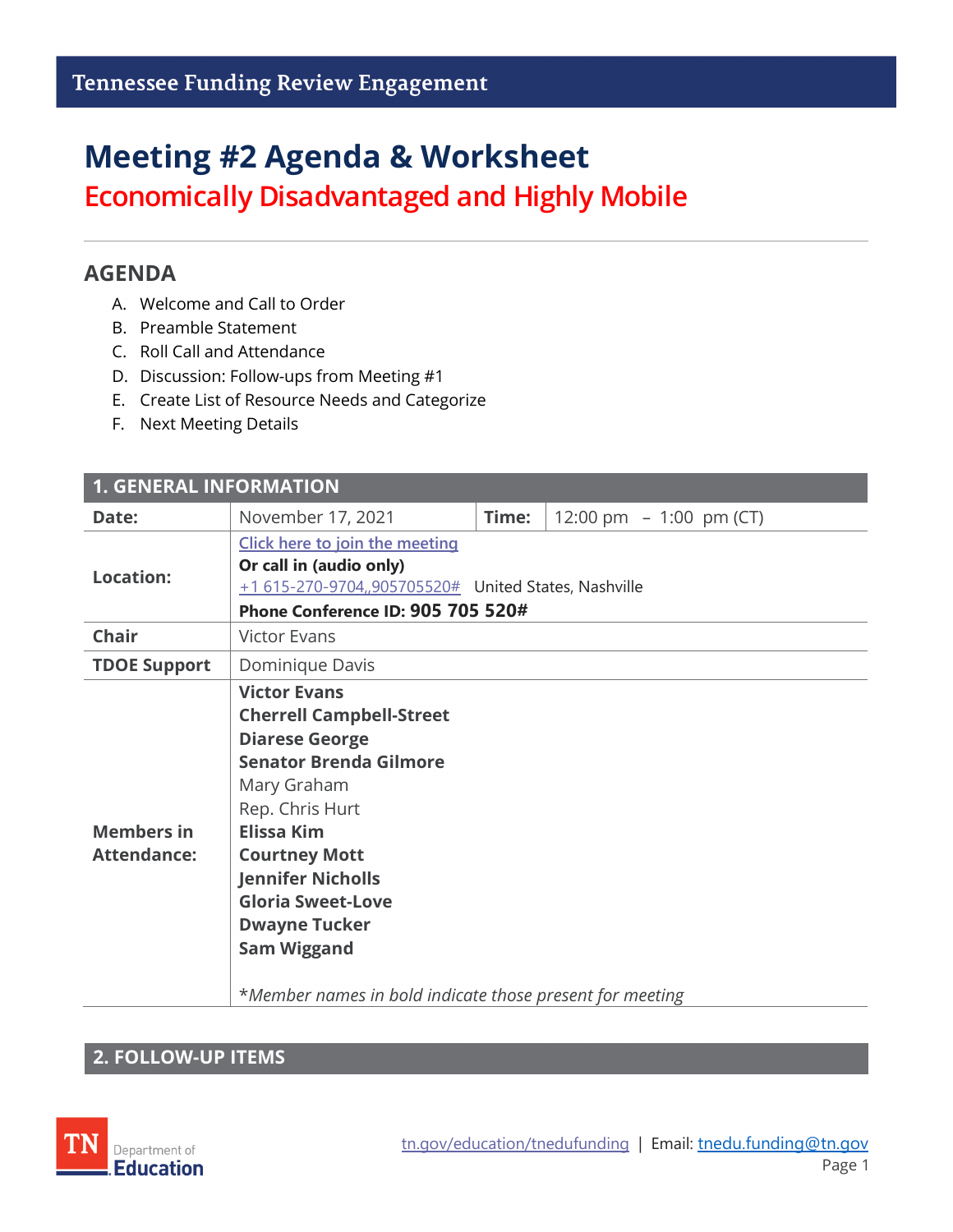### **Tennessee Funding Review Engagement**

• TDOE – Family Resource Centers – Where are they throughout the state and what support services are available through these centers

# **3. DISCUSSION**

**Topic and Guiding Questions**

Please list specific resources that you would like to see incorporated into the funding formula. (In other words, what resources do you think are most important so that the cost of those resources can be included. It does not mean a district MUST spend money in a certain way, only that they would be funded to do so). Please indicate whether each resource is a:

- **Must Have:** Those resources required as a result of federal and/or state law, for safety, or similar.
- **Should Have:** Those resources that may not be mandatory but are essential to ensure the student or student group receives access to a quality education.
- **Nice to Have:** Those resources that are not mandatory and not essential, but (1) may provide a clear and added benefit to students and (2) have a clear return on the investment related to student achievement and future success.
- **Long Shot:** All other resource ideas.

| 4. NEXT MEETING DETAILS |                                                          |  |                                          |  |
|-------------------------|----------------------------------------------------------|--|------------------------------------------|--|
| Date:                   | December 8, 2021                                         |  | <b>Time:</b>   12:00 pm $-$ 1:00 pm (CT) |  |
| <b>Location:</b>        | Microsoft Teams meeting - Click here to join the meeting |  |                                          |  |
| Topic:                  | Discussion, Categorizing and Costing Feedback            |  |                                          |  |